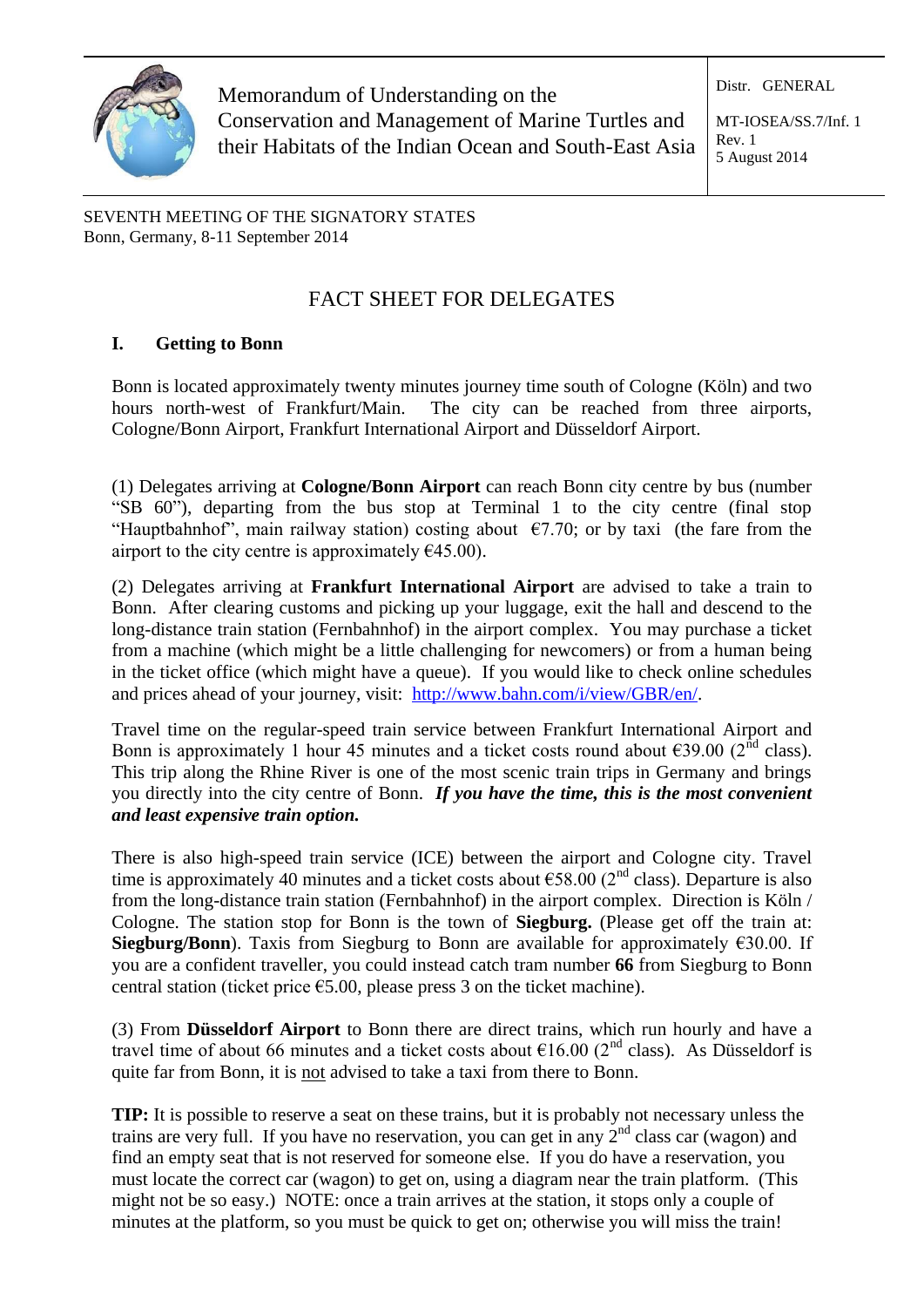# **II. Meeting Venues\***

The **IOSEA Signatory State** meeting will take place at the "Wissenschaftszentrum Bonn".

*<* [SEE LOCATION ON MAP](http://goo.gl/maps/0EBCv) >. The **Advisory Committee** meeting (5-6 September) and **Western Indian Ocean - Marine Turtle Task Force** meeting (7 September) will be held at the Hotel Ibis\*, in north Bonn. Please see the SEPARATE NOTE (attached) for more details.

**Wissenschaftszentrum Bonn**

**Ahrstrasse 45 53175 Bonn Tel: (+49 228) 302-0**

## **How to get to the Wissenschaftszentrum from various locations:**

Tram or Bus tickets can be obtained from ticket machines at the stations or in the bus or tram itself. If you are travelling in and around Bonn press the "1b" button. One-way ticket (1 trip) costs about  $\epsilon$ 2.60 and a multiple ticket (4 trips) costs  $\epsilon$ 10.10.

# **By TRAM (U-bahn):**

From Bonn's main railway station (Hauptbahnhof) in the city centre: From the below-ground level, take tram **63 or 16** (direction Bad Godesberg) to the stop "**Hochkreuz / Deutsches Museum Bonn**". The trip takes 13 minutes.

From Bad Godesberg station (Bahnhof): take tram **63/16** (direction Hauptbahnhof) to the stop "**Hochkreuz/Deutsches Museum Bonn**". The trip takes only 3 minutes. < [Link to timetable](http://www.vrsinfo.de/fileadmin/Dateien/minis/s_Linie_63_16.pdf)  for Tram  $63/16$ .

When you reach the stop for **Hochkreuz / Deutsches Museum Bonn**, exit the train, turn right at the red tram crossing, and cross the street. You should see a statue of John F. Kennedy and a LUBIG bakery sign. Walk down **Kennedyallee** about 800 m. Turn right only when you reach the street sign for Ahrstrasse. The building of the **Wissenschaftszentrum** will be on your right.



# **By BUS**:

From Bonn city centre (Hauptbahnhof) or Bad Godesberg city centre, take Bus **610** or **611** to the stop "**Kennedyallee"**. Link to timetables for:  $\langle$  [Bus 610](http://www.vrsinfo.de/fileadmin/Dateien/minis/b_Linie_610.pdf)  $\rangle$   $\langle$  [Bus 611](http://www.vrsinfo.de/fileadmin/Dateien/minis/b_Linie_611.pdf)  $\rangle$ .

# **By TAXI:**

The fare for a taxi ride to the Wissenschaftszentrum from Bonn city centre (Hauptbahnhof-Main station) is around  $E15.00$ . From Bad Godesberg city center, about  $E10.00$ . The central phone number for Bonn taxis is  $+49$  (0)228 555 555.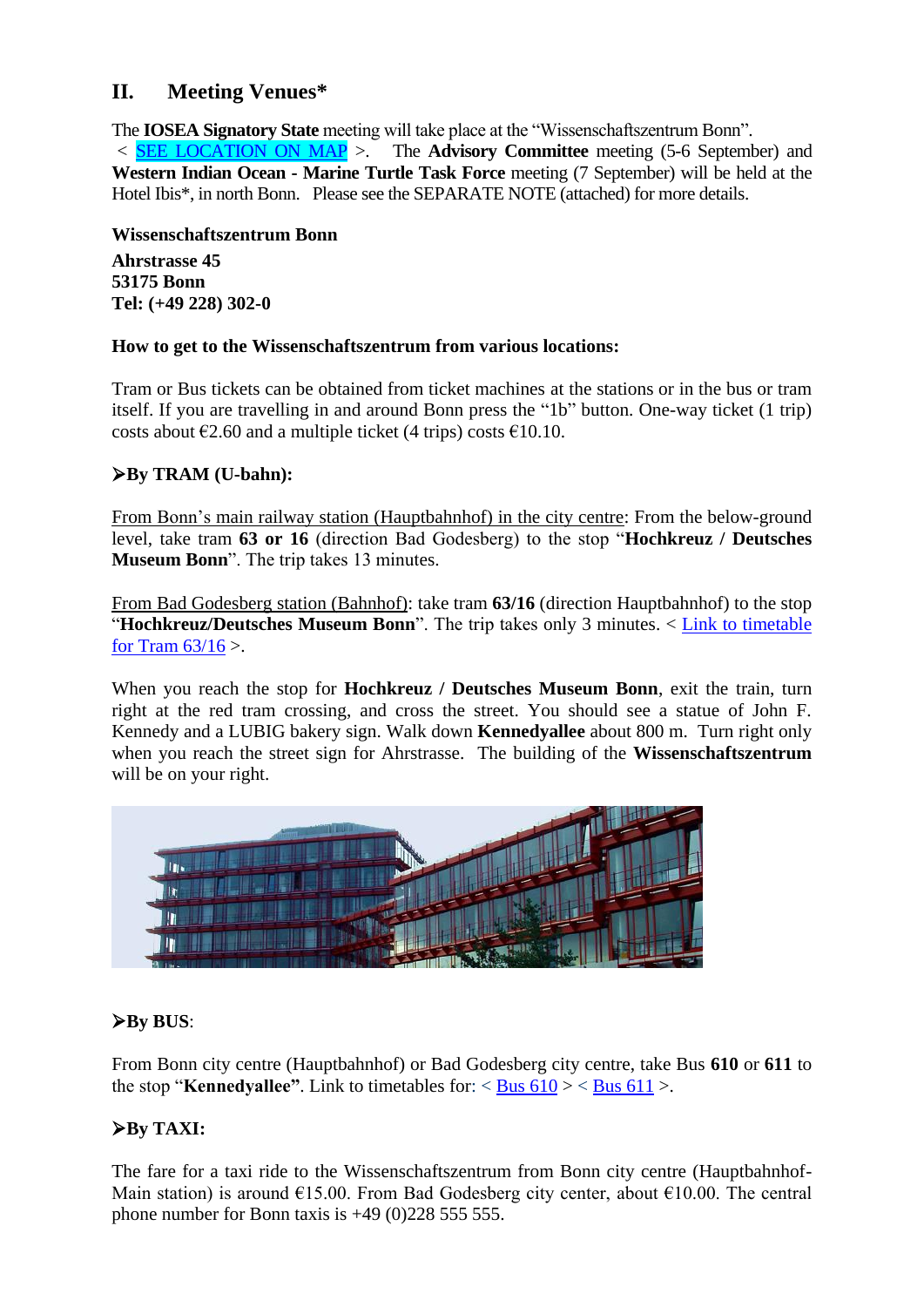# **III. Registration**

Registration at the Wissenschaftszentrum will start at 0800 hrs. on Monday, 8 September 2014.

# **IV. Hotel accommodation**

## 1. Hotel information for *sponsored* delegates (whose accommodation is paid by IOSEA):

The Secretariat has already blocked hotel space for *sponsored* delegates. For their convenience, sponsored delegates attending the Advisory Committee meeting (5-6 September) and/or WIO-MTTF meeting (7 September) will be accommodated at the **Hotel Ibis**, where these two meetings will take place. To avoid having to change hotels, the room bookings will be extended to cover also the main SS7 conference.

Other sponsored delegates attending only the main SS7 meeting will be accommodated at the **Hotel Eden am Kurpark** in Bad Godesberg.

#### **Hotel Ibis:** <http://www.accorhotels.com/gb/hotel-1441-ibis-bonn/index.shtml>

This hotel, located in north Bonn, is about 30 minutes total journey time (tram  $+600-800$  m walk at each end) to the SS7 conference venue (Wissenschaftzentrum).

## **Hotel Eden am Kurpark, Bad Godesberg:**

<http://www.eden-bonn.de/index.php/en/hotel-eden-am-kurpark.html>

This hotel, located in a southern suburb of Bonn, is about 20 minutes total journey time (tram + short walk at each end) to the SS7 conference venue (Wissenschaftszentrum). *Please take care not to confuse this hotel with another Hotel Eden (am Hofgarten) in the centre of Bonn.*

### 2. Hotel information for *non-sponsored* delegates:

There is a wide range of hotel accommodation in Bonn, from very basic rooms (typically with narrow single bed) to more luxurious, higher-priced accommodation. As September can be a busy time for hotels in and around Bonn, **delegates are advised to book early**. To ensure availability, rooms have been temporarily blocked in a few mid-range hotels that are conveniently located in relation to the main SS7 conference venue (Wissenschaftszentrum).

Of course, non-sponsored delegates are also welcome to stay at the Hotel Ibis or Hotel Eden am Kurpark at their own cost, subject to space being available; or to stay in a higher-standard hotel of their own choosing. You are advised to visit the websites of the respective hotels before making a selection. Non-sponsored delegates: please contact the hotels *directly* to make your booking. For the Insel, Continental, and Ambassador hotels (where rooms have been temporarily blocked for non-sponsored delegates), mention that you are attending the "UN" meeting from 8-11 September.

*< [CLICK TO SEE ALL HOTELS ON MAP](http://goo.gl/maps/0EBCv)* >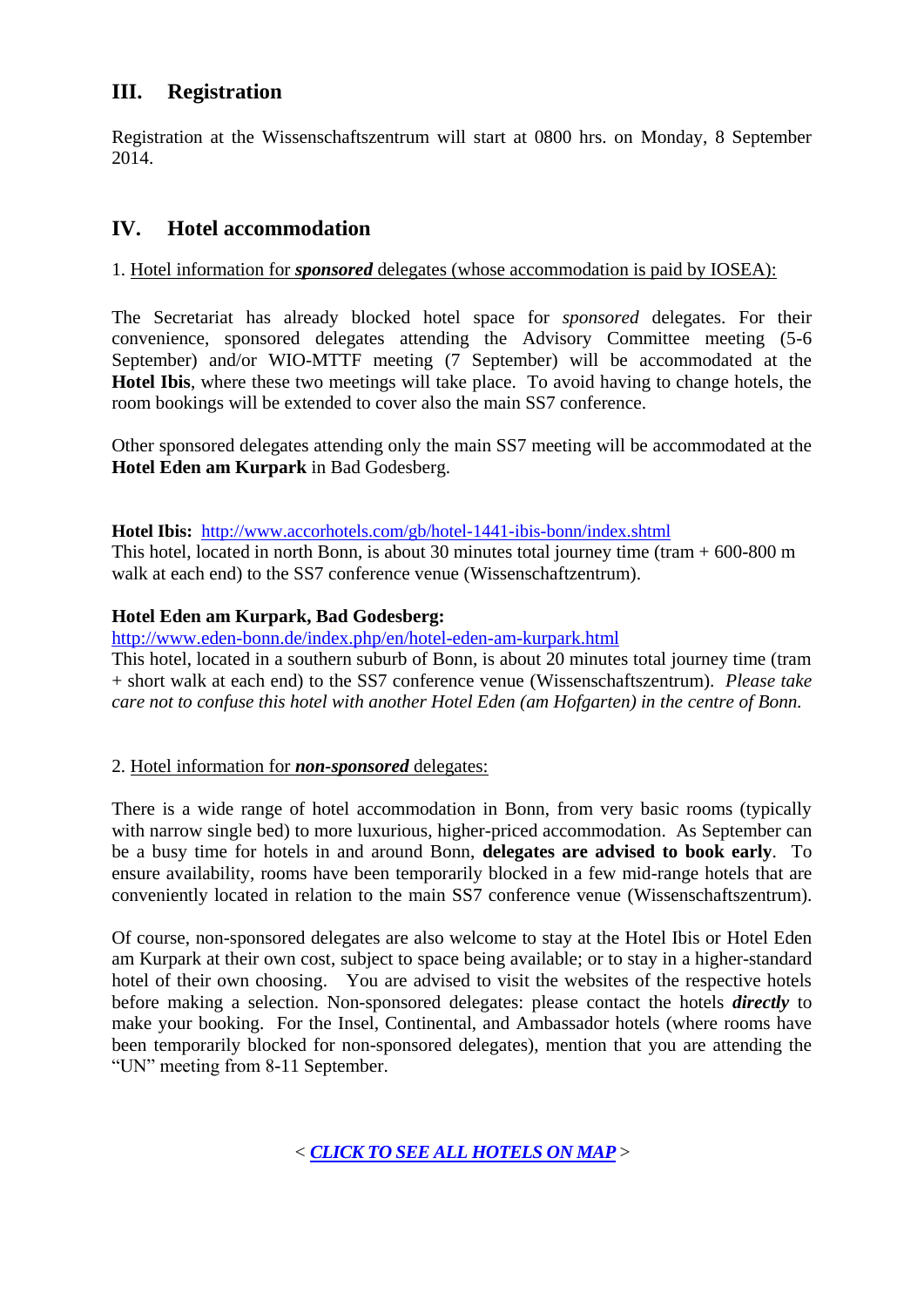## **INSEL HOTEL**

This hotel is located in the centre of Bad Godesberg, a southern suburb of Bonn. The total journey time (tram + short walk at each end) to the Wissenschaftzentrum is about 20 minutes.

Theaterplatz 5-7, 53177 Bonn - Bad Godesberg Tel: +49 228 35 00-0; Fax: +49 228 35 00 333 email: [info@inselhotel.com](mailto:info@inselhotel.com) ; website : [http://www.inselhotel.com](http://www.inselhotel.com/) Rate:  $\epsilon$  99.00 per night/incl. breakfast (Double room, for single use)

*Limited block booking will expire: 8 August 2014. First come, first served; space is not assured after that date.*

### **CONTINENTAL HOTEL**

This hotel is conveniently located in the centre of Bonn, opposite the main railway station. The total journey time (tram  $+$  short walk at each end) to the Wissenschaftzentrum is about 25 minutes.

Hotel Continental Am Hauptbahnhof 4, 53111 Bonn Tel.: +49 228 3918990 – Fax:+49 228 39189999 [info@continental-bonn.de;](mailto:info@continental-bonn.de) [www.continental-bonn.de](http://www.continental-bonn.de/)

Rate:  $\epsilon$ 100.00 per night/incl. breakfast (Double room, for single use)

*Limited block booking will expire: 11 August 2014. First come, first served; space is not assured after that date.*

\* \* \* \* \*

Should these hotels not be available, a number of other suggested hotels are listed below (*without any guarantee of availability, except where indicated, or actual room rate, which varies by season*). Note that these suggestions do not constitute a recommendation or endorsement. You may wish to consult [tripadvisor.com](http://www.tripadvisor.com/) which offers opinions/experiences with regard to many of these hotels. That website also provides information on other hotels in the Bonn area.

**Hotel Ambassador** *Bonner Straße 29, 53173 Bad Godesberg* Tel: (+49 228) 3890-0; E-mail: [hotamba@aol.com](mailto:hotamba@aol.com) Rate: €85.90 per night/incl. breakfast Website:<http://www.booking.com/hotel/de/hotelambassador.html>

*Limited block booking will expire: 4 August 2014. Space is not assured after that date.*

This hotel is close to the tram station "Plittersdorfer Strasse", from where you can reach the venue by tram number 16 or 66 direction "Hauptbahnhof". Get off at the second stop "Hochkreuz/Deutsches Museum Bonn**"** (see section "How to get to the venue").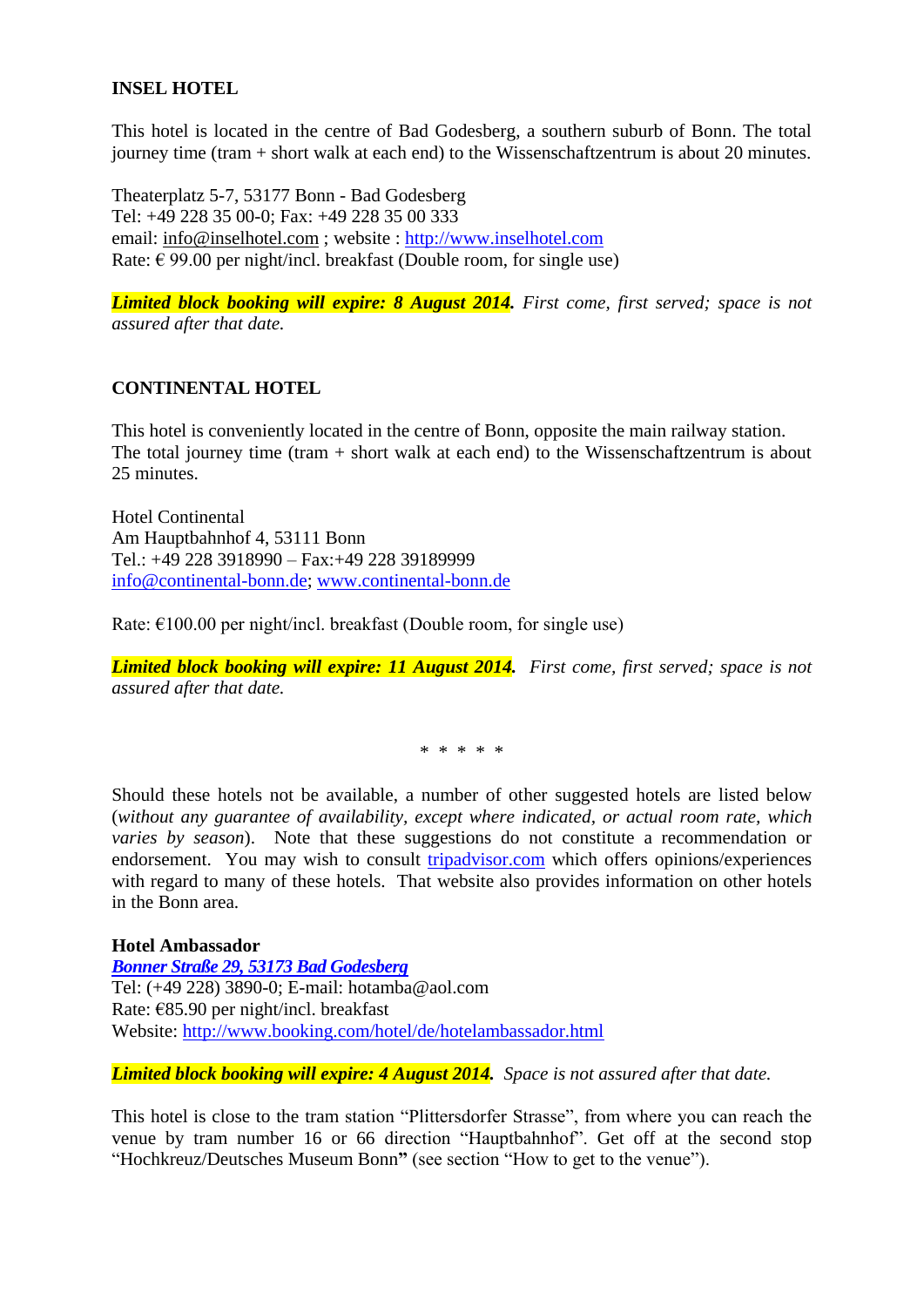## **Other hotels:**

## **Hotel zum Adler**

Koblenzerstr.60, 53173 Bad Godesberg [Tel: \(+49 228\) 364071;](tel:0228/364071) E-mail: [info@hotel-zum-adler.de](mailto:info@hotel-zum-adler.de) Website:<http://www.hotel-zum-adler.de/index.php?lang=en&id=2403> Rate: Typically €90.00 per night/incl. breakfast To reach the venue, please walk to the "Bad Godesberg station" and follow the instructions above.

# **Hotel Aigner**

Dorotheenstr. 12, 53111 Bonn Tel: (+49 228) 604060; E-mail: [hotel-aigner@t-online.de;](mailto:hotel-aigner@t-online.de) Website: [www.hotel-aigner.de](http://www.hotel-aigner.de/) Rates: Single room standard: Typically  $\epsilon$ 76.00-84.00 per night/incl. breakfast

To reach the conference venue, please walk to the tram station "Stadthaus" and take tram 66 to the Central Station (next stop), then change to tram 63/16 (direction Bad Godesberg) and get off at the stop "Hochkreuz/Deutsches Museum Bonn". The trip takes 20 minutes.

# **Rheinhotel Dreesen GmbH**

Rheinstraße 45-49, 53179 Bonn Tel: (+49 228) 8202-0; Website:<http://www.rheinhoteldreesen.de/en/home> E-mail: [reservierung@rheinhoteldreesen.de](mailto:reservierung@rheinhoteldreesen.de)

Rates: Single moderate room: Typically  $\epsilon$ 110.00 per night/incl. breakfast Double room (used as single room): €135.00 per night/incl. breakfast

To reach the venue, please walk to the "Bad Godesberg station" and follow the instructions above. As this hotel is located right next to the Rhine, you might want to enjoy walking along the river to the venue, which will take you about 45 minutes.

### **V. Weather**

The weather in Bonn is typical of what can be expected in Germany, being rather fickle at times. The average temperature in September is  $18^{\circ}C/64^{\circ}F$  and sunny weather is still likely. However, do not forget to bring your umbrella and a jacket since it can be cool and wet.

### **VI. Currency**

Germany's currency is the Euro ( $\epsilon$ ). As of 15 July 2014, the exchange rate was about  $\epsilon$ 0.74 for 1 USD (or  $\epsilon$ 1 = about USD 1.36). Credit cards are accepted in hotels and in most restaurants in Bonn, but not in many shops.

### **VII. Visas**

Upon request, an official letter of invitation will be sent to participants. This can be attached to the German visa application. Visas can be obtained from your nearest German embassy or consulate. Addresses can be downloaded from the website of the: [German Foreign Office.](http://www.auswaertiges-amt.de/EN/EinreiseUndAufenthalt/Visabestimmungen_node.html)

If you have any difficulties obtaining a visa, please contact the CMS Secretariat in Bonn, Germany: [secretariat@cms.int](mailto:secretariat@cms.int) with copy to: [jmina@cms.int](mailto:jmina@cms.int)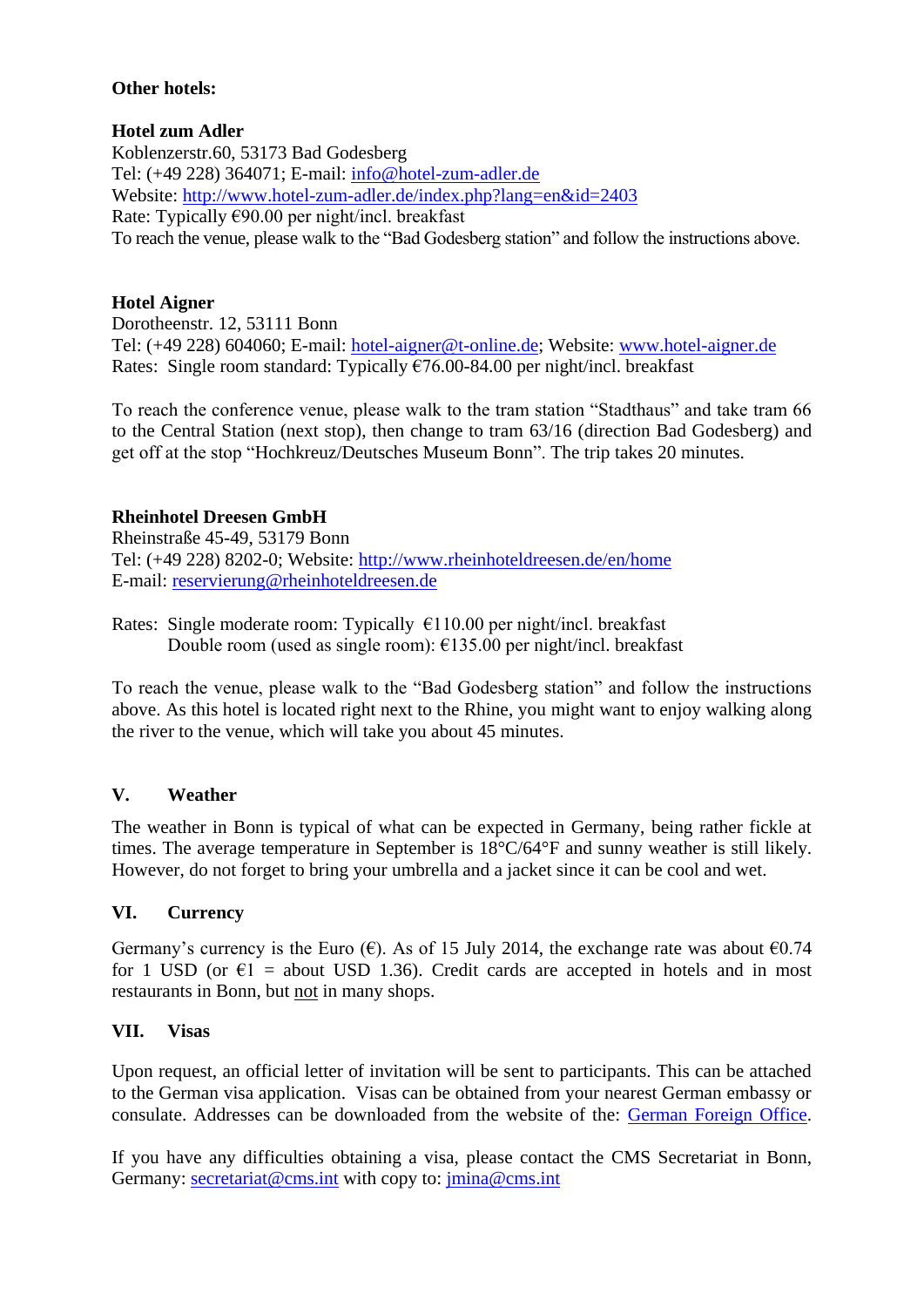# **VIII. Travel Arrangements (for sponsored delegates)**

Sponsored delegates (only): for issues regarding pre-Meeting travel arrangements, please contact Ms. Krittika Kleesuwan < [Krittika.Kleesuwan@unep.org](mailto:Krittika.Kleesuwan@unep.org) > in Bangkok; and be sure to cc your message to [iosea@un.org.](mailto:iosea@un.org)

# **IX. Working language of the meeting**

The meeting will be conducted in English.

## **X. Identification badges**

All delegates will receive an identification badge. You are requested to wear this badge during all official functions to gain access to the venue.

## **XI. Documents**

Documents will be distributed via the IOSEA website < [IOSEA SS7](http://ioseaturtles.org/iosea_meeting.php?id=17) > before the meeting. **Delegates are kindly reminded to please bring meeting documentation with them as they will not be available at the meeting.**

## **XII. Posters**

If you would like to display any posters (e.g. presenting marine turtle conservation activities) at the Wissenschaftszentrum, please contact the Secretariat in advance, and we will try to make suitable arrangements.

### **XIII. Time zone**

Germany is in the Central European Time zone. GMT +1 hour

### **XIV. Emergency contacts**

In case of emergencies, you can contact the CMS Secretariat in Bonn at:

(+49) (0) 228 815-2474 (office) or (+49) 162-1067977 (mobile).

# **XV. Daily subsistence allowance (only where applicable)**

Participants whose travel is sponsored by IOSEA will be provided with a daily subsistence allowance (DSA) at prevailing United Nations rates in local currency. In order to facilitate the payment of the subsistence allowance, eligible participants are requested to submit copies of their passport, boarding pass, and arrival/departure itinerary together with their air tickets to the Secretariat staff office.

Any participant who is unable to stay for the whole duration of the meeting is requested to inform the Secretariat as soon as possible after arrival, so that the subsistence allowance can be reduced accordingly.

For sponsored participants, the Secretariat will cover travel costs and DSA only as indicated and will not assume responsibility for any other expenditures, including the following: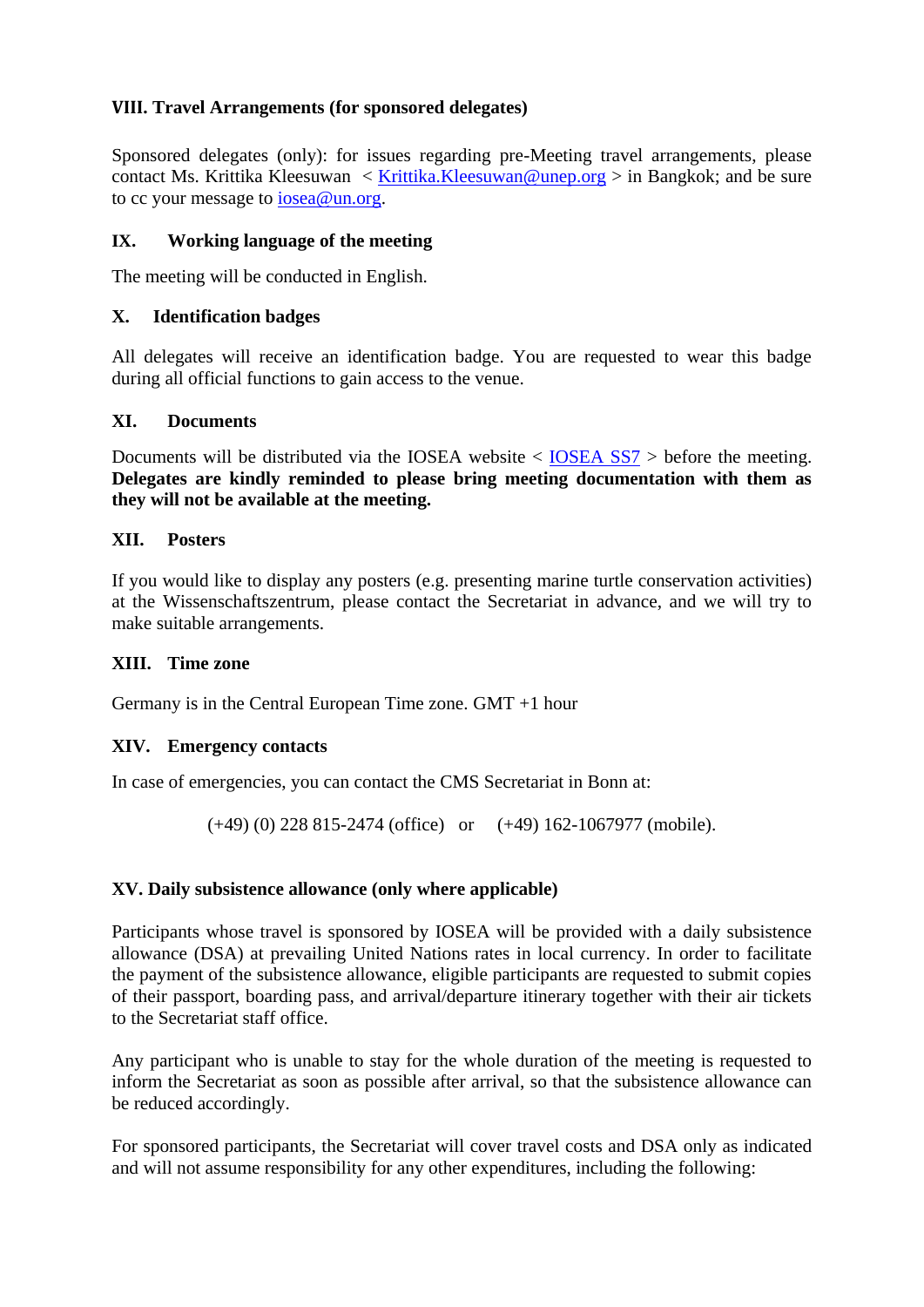(i) All expenses in the home country incidental to travel abroad, including expenditure for visa, medical examination, inoculations and other such miscellaneous items; as well as internal travel to and from the airport of arrival and departure in the home country;

(ii) Salary and related allowances for the participants during the period of the meeting;

(iii) Costs incurred by participants in respect of travel insurance, accident insurance, medical bills or hospitalization fees in connection with attending the meeting;

(iv) Compensation in the event of death or disability of participants in connection with attending the meeting;

(v) Any loss of or damage to personal property of participants while attending the meeting or losses or damages claimed by third parties as a result of any negligence on the part of the participants;

(vi) Any other expenses of a personal nature (e.g. telephone, fax, internet/WiFi, minibar, laundry etc.)

\* \* \* \* \*

**For more information on Bonn and surrounding region please refer to:**

<<http://www.bonn-region.de/english.html> >

**Bon voyage !!**